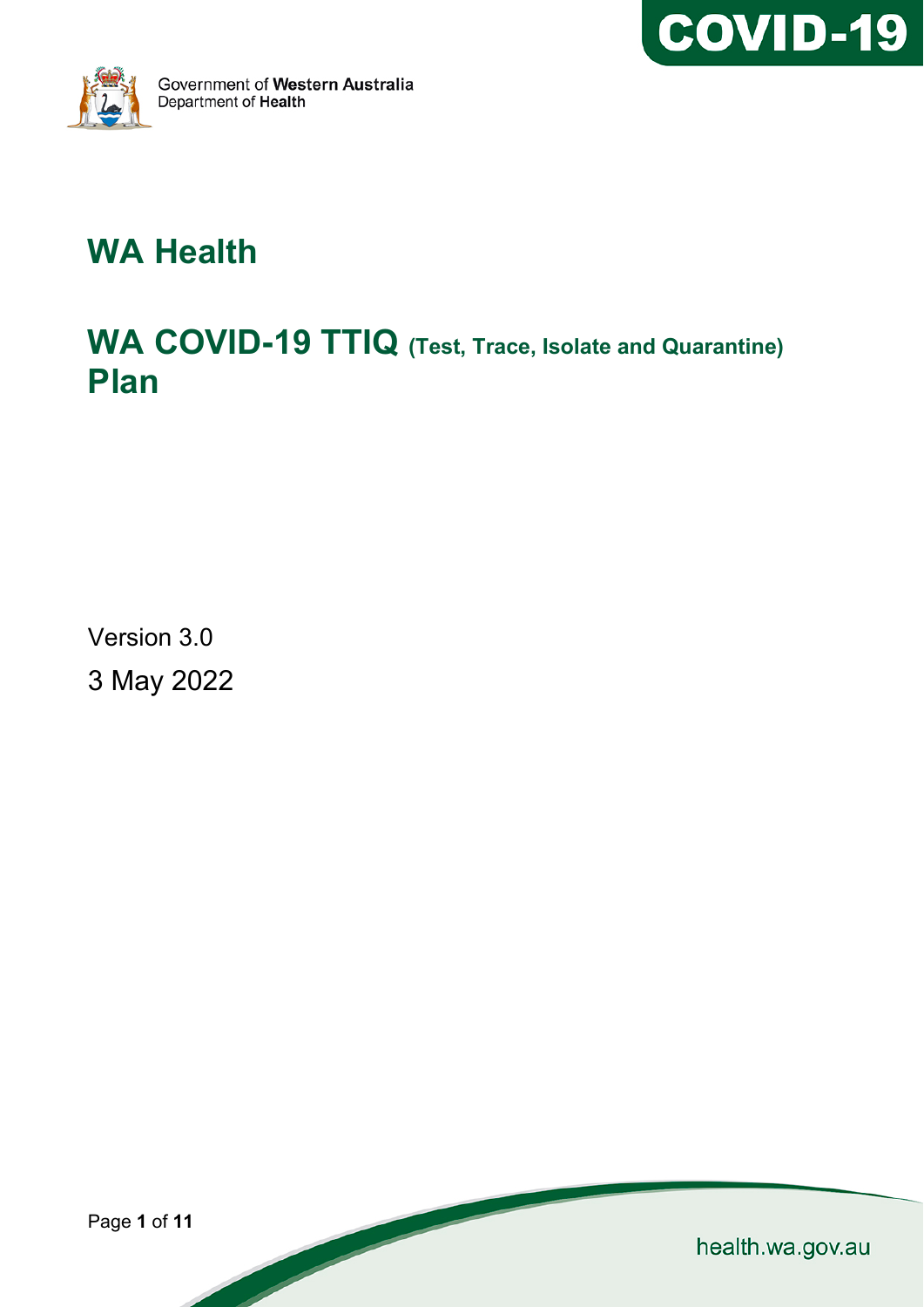## **Version Control**

| <b>Version</b> | <b>Date</b>      | <b>Approved by</b>                                  | <b>Changes</b>                                                                                                                                                                                                                                                                                                                                                                    |
|----------------|------------------|-----------------------------------------------------|-----------------------------------------------------------------------------------------------------------------------------------------------------------------------------------------------------------------------------------------------------------------------------------------------------------------------------------------------------------------------------------|
| 1.0            | 17 February 2022 | Dr Andrew Robertson,<br><b>Chief Health Officer</b> | Original version                                                                                                                                                                                                                                                                                                                                                                  |
| 2.0            | 11 March 2022    | Dr Andrew Robertson.<br><b>Chief Health Officer</b> | Added:<br>Very high caseload settings for household close<br>contacts, school and early childhood education<br>settings<br>Links to new WA Health resources and references<br>to published Directions included throughout<br>Removed:<br>Specific settings for residential aged care facilities,<br>remote Aboriginal communities, critical<br>infrastructure, healthcare workers |
| 3.0            | 3 May 2022       | Dr Andrew Robertson<br><b>Chief Health Officer</b>  | Removed:<br>References to high and very high caseload<br>References to casual contacts<br>References to critical worker furloughing<br>Updated:<br>Close contact definition<br>Table 1 and 2, including requirements for<br>$\bullet$<br>asymptomatic close contacts, including workers in<br>high-risk settings<br>Links and resources                                           |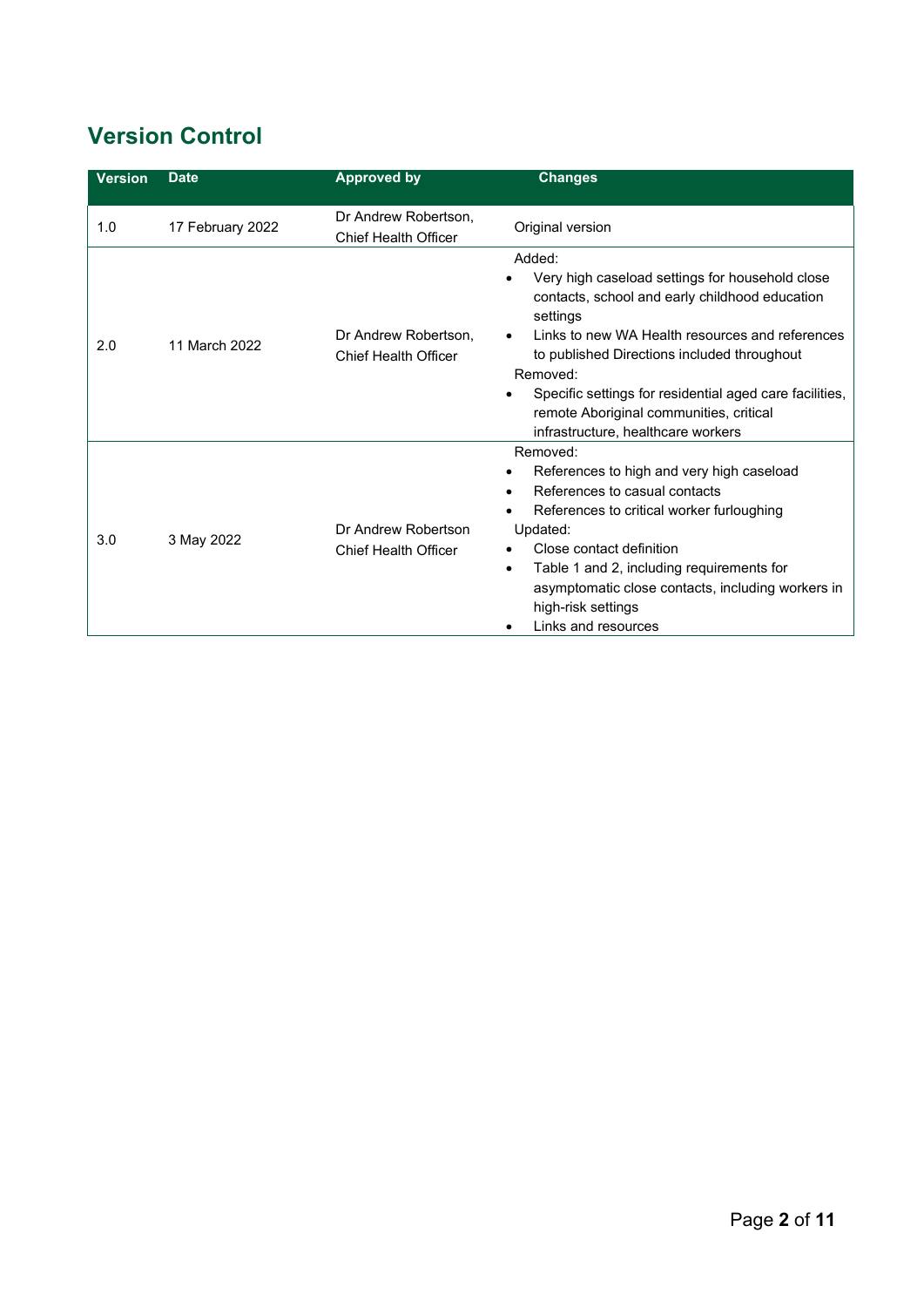## **Table of Contents**

| 5.5 Congregate living (including mental health and disability hostels) 10 |  |
|---------------------------------------------------------------------------|--|
|                                                                           |  |
|                                                                           |  |
|                                                                           |  |
|                                                                           |  |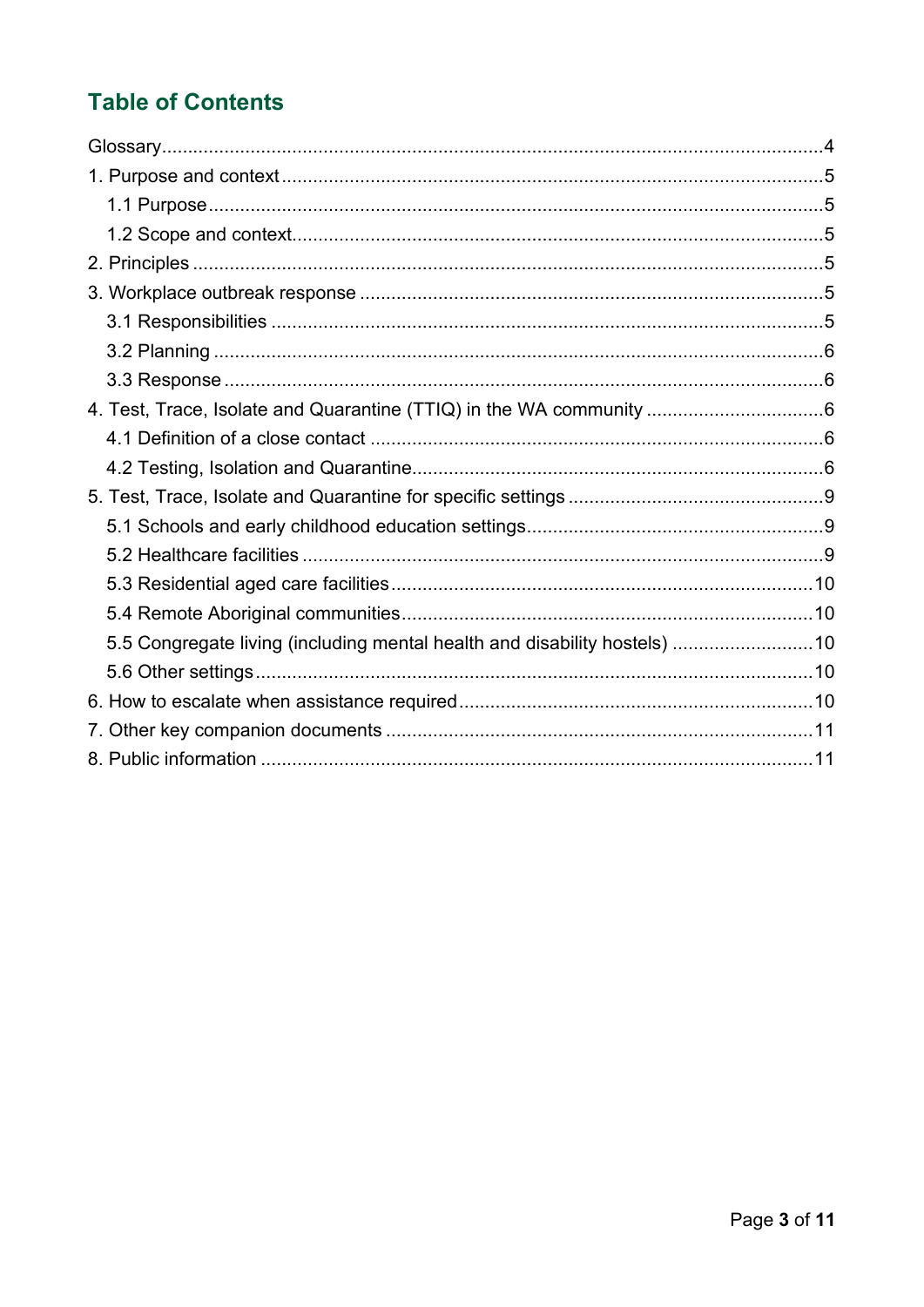## <span id="page-3-0"></span>**Glossary**

**COVID-19** – the disease caused by the virus SARS-CoV-2.

**COVID-19 case** – a person who has a positive test for SARS-CoV-2 via PCR or RAT.

**Infectious period** – the infectious period is considered to commence 48 hours prior to symptom onset, or positive test date if asymptomatic, until the time the COVID-19 case is cleared of infection or can cease isolation, in accordance with the guideline for release from isolation (refer to Table 1).

**Isolation** – is the separation from others of a person who is a confirmed or suspected case of COVID-19. People who have COVID-19 like symptoms and are waiting for test results must also isolate. Further information is available at [HealthyWA.](https://www.healthywa.wa.gov.au/Articles/A_E/Coronavirus/Quarantine-and-isolation)

**PCR test** – is the current laboratory-based gold standard diagnostic test for confirming acute active SARS-CoV-2 infection.

**Public Health** – refers to the Public Health Operations team within WA Health's State Health Incident Coordination Centre (SHICC), which undertakes contact tracing activities, and provides advice regarding Test, Trace, Isolate and Quarantine (TTIQ) activities.

**Quarantine** – is the separation from others of a person who is well but may have been exposed to COVID-19. Further information is available at [HealthyWA.](https://www.healthywa.wa.gov.au/Articles/A_E/Coronavirus/Quarantine-and-isolation)

**Rapid antigen test (or RAT)** – a test that can be used at the point-of-care (by health professionals) or for self-testing (by a person at home) to detect the presence of viral proteins produced by SARS-CoV-2. Testing by RAT is less sensitive (i.e. less likely to detect the virus in a person with COVID-19) than PCR for detecting SARS-CoV-2 but results are available more quickly.

**SARS-CoV-2** – the virus that causes COVID-19.

**State Health Incident Coordination Centre (SHICC)** – refers to the area within WA Health that oversees WA Health's response to COVID-19.

**Trace (or contact tracing)** – is the process of identifying people who have had close contact with a COVID-19 case during the case's infectious period. For contact tracing purposes, all close contacts should be identified from 48 hours prior to symptom onset or positive test date if asymptomatic, until the person with COVID-19 commences isolation.

**Workplace** – refers to a business, facility or service provider.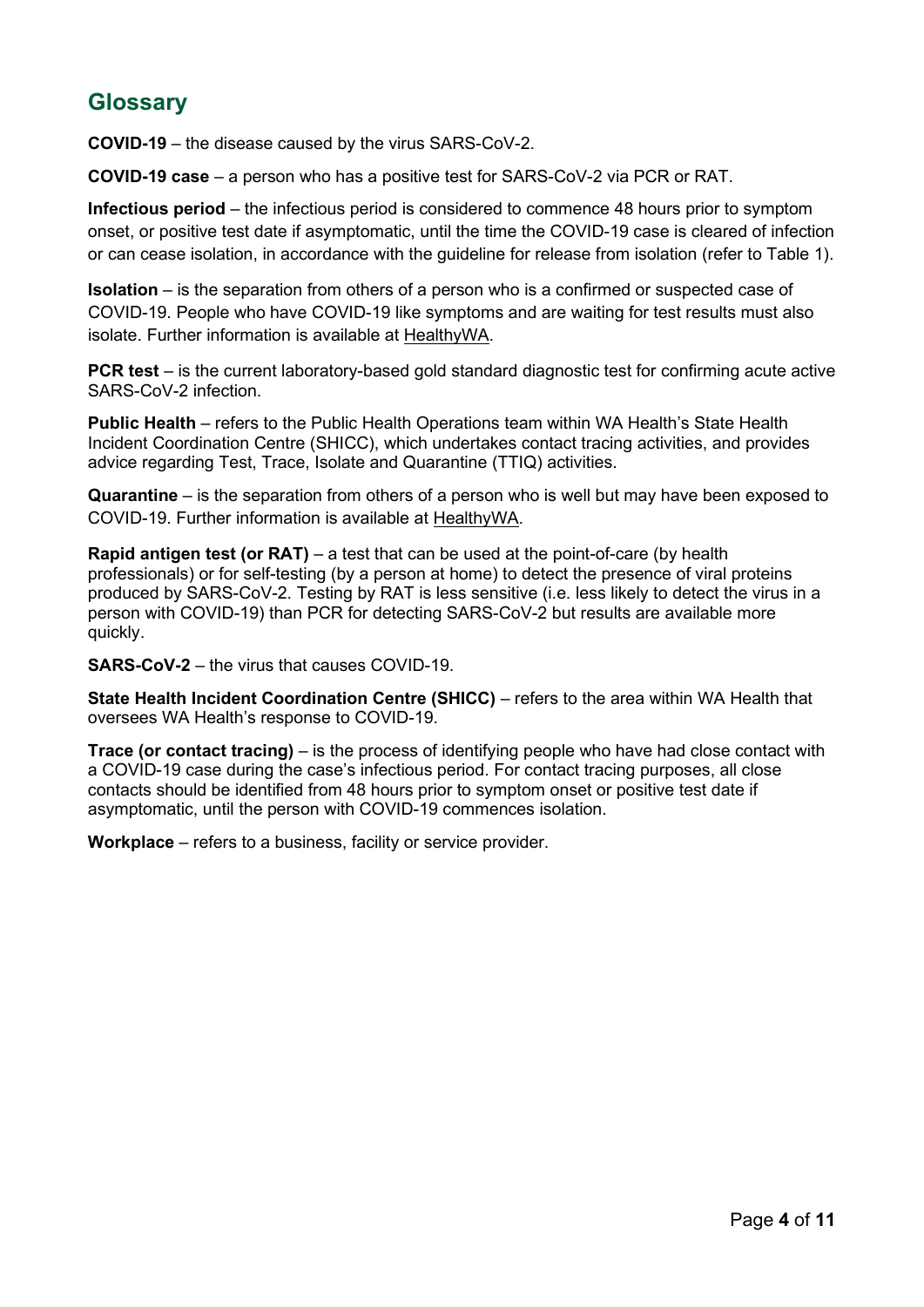## <span id="page-4-0"></span>**1. Purpose and context**

### <span id="page-4-1"></span>**1.1 Purpose**

This Plan provides guidance to businesses, facilities and service providers on COVID-19 outbreak management in Western Australia (WA).

With high vaccination rates in WA, it is expected that most individuals contracting COVID-19 will have mild symptoms lasting a short number of days, which can be safely managed at home.

This document outlines the Test, Trace, Isolate and Quarantine (TTIQ) settings in WA. It is a live document that will continue to be updated to reflect policy changes.

#### <span id="page-4-2"></span>**1.2 Scope and context**

The WA COVID-19 TTIQ Plan (this Plan) is intended to complement existing local, regional and agency-specific plans.

All stakeholders should have developed and tested their own COVID-19 response plans. Stakeholders should implement and continuously review these plans.

## <span id="page-4-3"></span>**2. Principles**

The general principles of the COVID-19 outbreak response in WA are to:

- 1. Provide a proportionate, targeted and risk-stratified response to ensure people who are unwell with COVID-19 have access to the appropriate level of care, in the appropriate location.
- 2. Protect the health and safety of the general population and workers.
- 3. Encourage stakeholders to review their business continuity plans and access to surge staff to maintain service delivery.
- 4. Ensure TTIQ measures are provided in a proportionate way.
- 5. Provide support and advice so that settings can locally manage outbreaks with confidence.
- 6. Utilise a multi-agency approach, where appropriate, to support a successful response.
- 7. Protect populations at high risk of severe disease.
- 8. Ensure all measures are culturally appropriate.

## <span id="page-4-4"></span>**3. Workplace outbreak response**

#### <span id="page-4-5"></span>**3.1 Responsibilities**

Work health and safety [legislation](https://www.commerce.wa.gov.au/worksafe/managing-covid-19-risks-workplace) require employers to ensure the safety of workers and others in the workplace, so far as is reasonably practicable. This includes preventing transmission of COVID-19 and responding to cases of COVID-19 in their workplace. The [Department of Mines,](https://www.commerce.wa.gov.au/worksafe/managing-covid-19-risks-workplace)  [Industry Regulation and Safety,](https://www.commerce.wa.gov.au/worksafe/managing-covid-19-risks-workplace) [Safe Work Australia](https://covid19.swa.gov.au/covid-19-information-workplaces) , and the [Small Business Development](https://www.smallbusiness.wa.gov.au/coronavirus)  [Corporation](https://www.smallbusiness.wa.gov.au/coronavirus) have further information for industry on their websites.

[Vaccine mandates](https://www.wa.gov.au/government/document-collections/covid-19-coronavirus-mandatory-vaccination) for the WA workforce are in place. Employers are responsible for compliance with these, [including booster](https://www.wa.gov.au/system/files/2022-01/220107_Booster_Vaccination_Restrictions_on_Access_Directions_No_2.pdf) doses.

#### **Workplaces are responsible for implementing, directing, monitoring and overseeing their own outbreak response, with decisions made at local levels.**

Some specific settings may receive additional support from the Public Health Operations team, where possible, based on a Public Health risk assessment (for example residential aged care facilities (RACFs) and remote Aboriginal communities). This is in addition to support provided through applicable Commonwealth support mechanisms.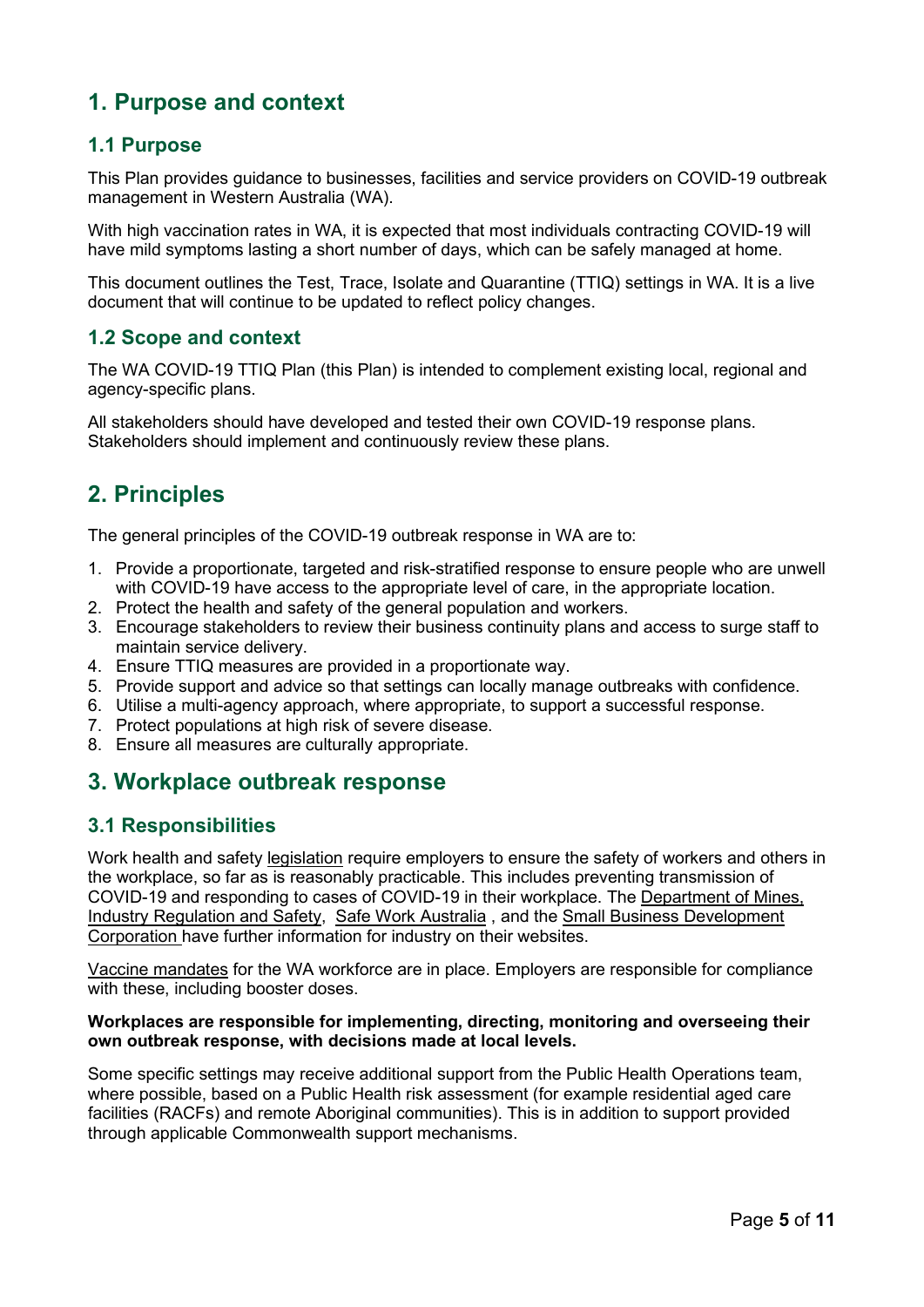## <span id="page-5-0"></span>**3.2 Planning**

Workplaces should implement their COVID-19 response plan when there has been a COVID-19 case in the workplace while infectious, noting that unless the workplace has a residential setting close contacts are unlikely to be identified.

Advice for employers and employees on preparation and COVID-19 prevention is available at COVID-19 in the workplace – [information for employers and employees.](https://ww2.health.wa.gov.au/Articles/A_E/Coronavirus/COVID19-information-for-business-and-industry/COVID19-in-the-workplace-Information-for-employers-and-employees)

In appropriate settings (e.g. residential aged care facilities, mental health/disability hostels, secure facilities, remote Aboriginal communities), workplaces should identify at-risk residents and discuss management plans.

### <span id="page-5-1"></span>**3.3 Response**

If a worker returns a positive RAT or PCR test, they should inform the workplace of the positive result as soon as possible, especially if they have been at work while infectious.

Once an employer becomes aware of a case of COVID-19 at the workplace, they should:

- 1. Advise the COVID-19 positive worker to return home immediately and isolate for 7 days from the date they were tested even if they don't have symptoms.
- 2. Inform all workers (including health and safety representatives) to monitor for symptoms of COVID-19 and get tested if symptoms develop by PCR or Rapid Antigen Test (RAT).
- 3. Ensure workplace COVID-19 safety plans are being followed, including use of personal protective equipment (PPE) including facemasks, physical distancing and [cleaning and](https://www.healthywa.wa.gov.au/%7E/media/Corp/Documents/Health-for/Infectious-disease/COVID19/COVID19-IPC-advice-on-cleaning-and-disinfecting-in-the-workplace.pdf)  [disinfection in the workplace \(health.wa.gov.au\).](https://www.healthywa.wa.gov.au/%7E/media/Corp/Documents/Health-for/Infectious-disease/COVID19/COVID19-IPC-advice-on-cleaning-and-disinfecting-in-the-workplace.pdf)
- 4. Document all decisions and actions and communicate with stakeholders (such as customers and business management).
- 5. Recovered COVID-19 cases who have completed their isolation period are not required to be tested again before returning to work.

Further information for employers and employees regarding COVID-19 in the workplace is available at [COVID-19 in the workplace \(health.wa.gov.au\).](https://ww2.health.wa.gov.au/Articles/A_E/Coronavirus/COVID19-information-for-business-and-industry/COVID19-in-the-workplace-Information-for-employers-and-employees)

## <span id="page-5-2"></span>**4. Test, Trace, Isolate and Quarantine (TTIQ) in the WA community**

### <span id="page-5-3"></span>**4.1 Definition of a close contact**

Irrespective of definitions, any person who experiences symptoms should [present for testing](https://www.healthywa.wa.gov.au/Articles/A_E/Coronavirus/COVID19-testing) immediately and isolate until the result is available.

A **close contact** is defined as:

- A household member or intimate partner of a person with COVID-19 who has had contact with them during their infectious period.
- Someone who has had close personal interaction with a person with COVID-19 during their infectious period, where they spent 4 hours of cumulative contact with them in a residential setting (including a home, residential care facility, boarding school, maritime vessel, or other accommodation facility) in any 24-hour period where masks have been removed by both people during the period of contact.
- Someone who has been advised by WA Health that they are a close contact.

### <span id="page-5-4"></span>**4.2 Testing, Isolation and Quarantine**

Table 1 outlines the guidelines that apply for COVID-19 cases and close contacts. These guidelines should be followed for anyone who does not fit within one of the specific settings in Section 5.3. Modification of these guidelines may occur in response to the changing epidemiological context in WA, and it is the responsibility of each workplace to monitor for changes on the [HealthyWA website \(healthywa.wa.gov.au\).](https://www.healthywa.wa.gov.au/Articles/A_E/Coronavirus)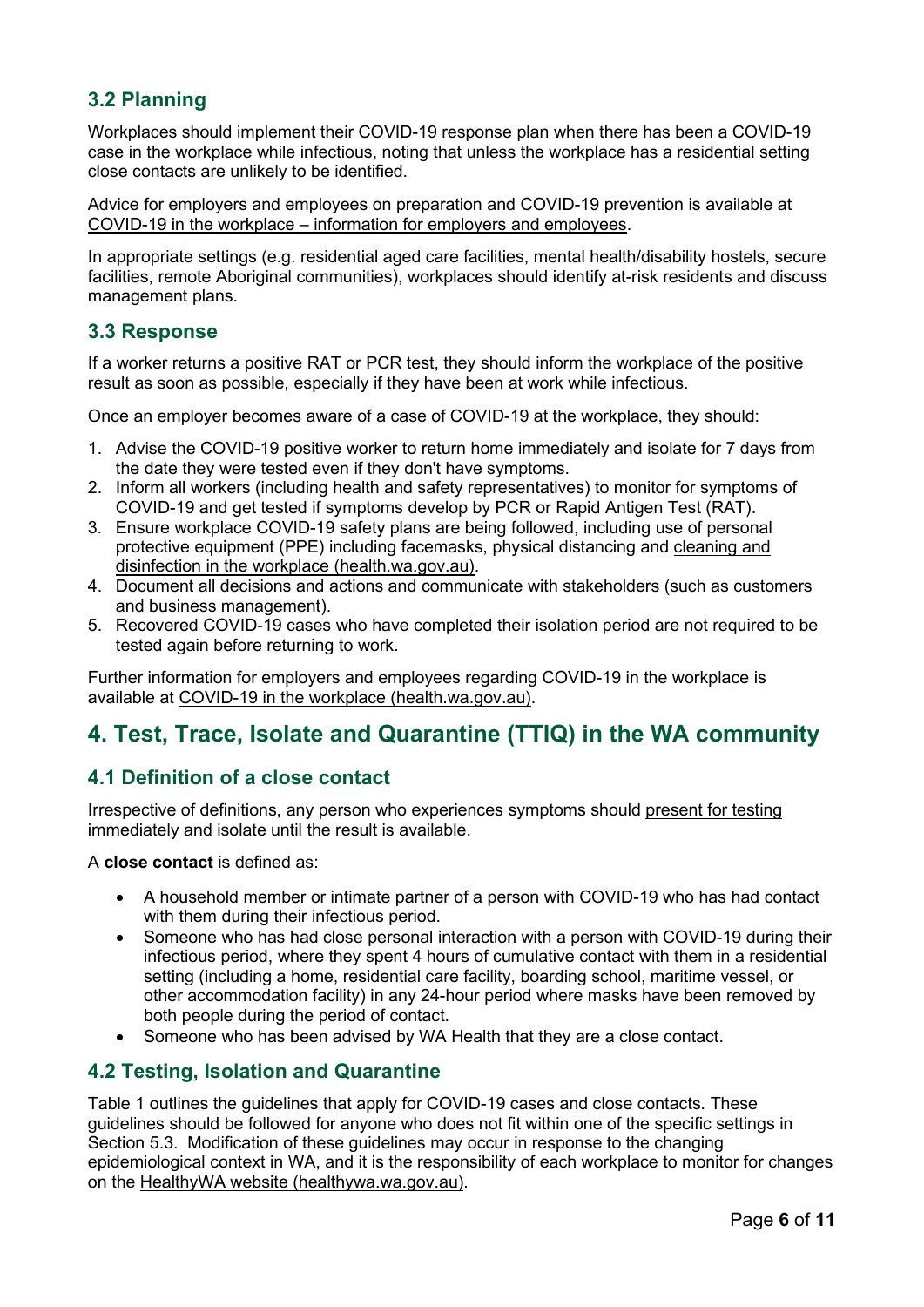While PCR testing remains the preferred test to diagnose COVID-19, RATs are being increasingly used in the community. A mandatory registration system for positive RAT results is in place and can be found at [Rapid Antigen Test \(RAT\) \(healthywa.wa.gov.au\).](https://www.healthywa.wa.gov.au/ratregister)

#### **Close contacts and the workplace**

Asymptomatic close contacts are not required to isolate (see requirements for close contacts in Table 1). It is recommended that close contacts notify their employer or educational setting of their close contact status and should work from home where possible for seven days. Close contacts who work in high-risk settings (aged care facilities, residential care facilities, health care settings and correctional facilities) may attend the workplace with additional precautions (see Table 1).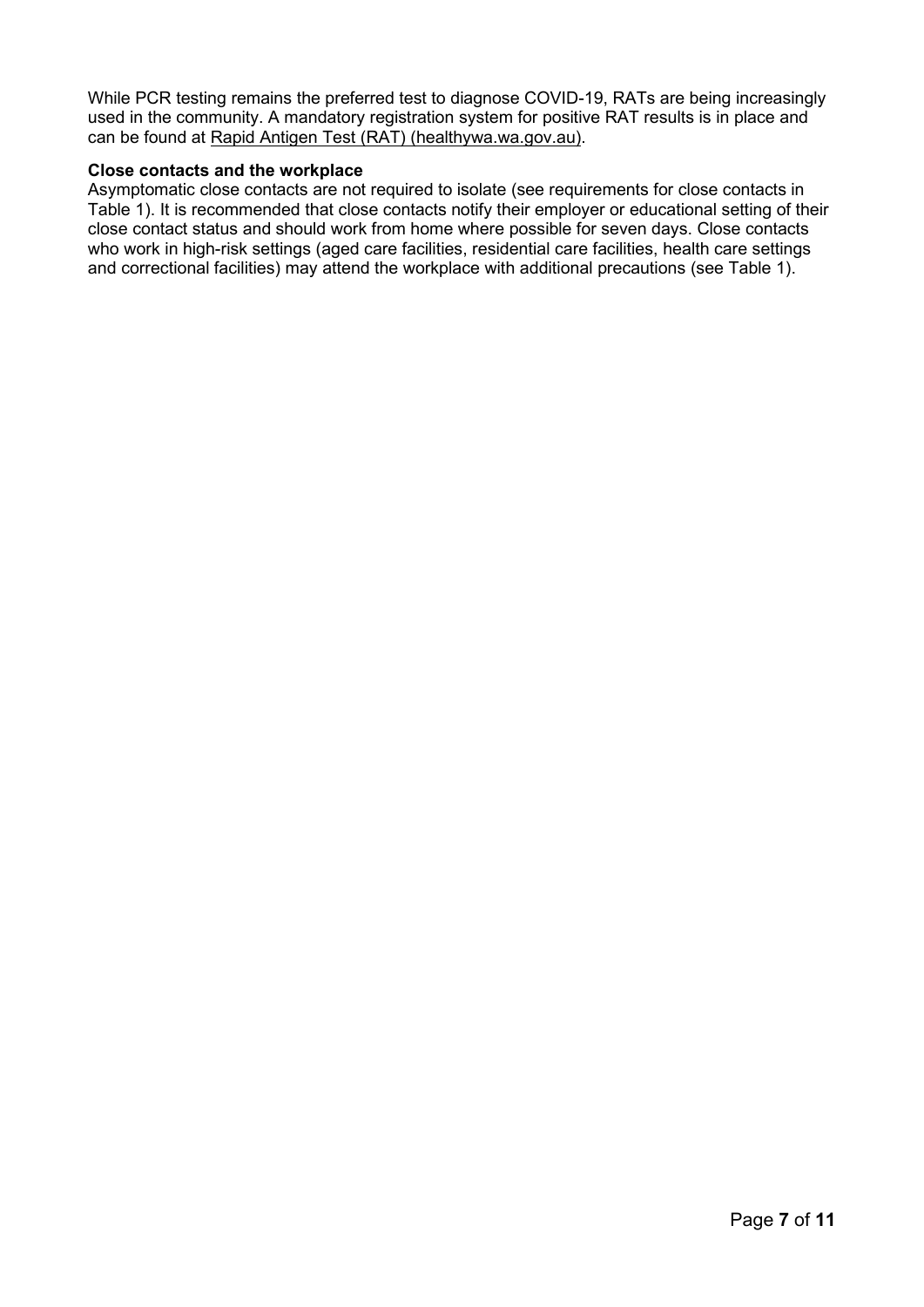## **Table 1. Case and close contact guidelines**

| <b>Confirmed COVID-19</b>                                    | Isolate for a minimum of seven full days from date of positive test (Day 0)                                                                                                                                                                                                                                                                                                                                                                                                                                                                        |  |
|--------------------------------------------------------------|----------------------------------------------------------------------------------------------------------------------------------------------------------------------------------------------------------------------------------------------------------------------------------------------------------------------------------------------------------------------------------------------------------------------------------------------------------------------------------------------------------------------------------------------------|--|
| case                                                         | If symptoms still present after seven days, continue isolating until symptoms<br>resolve; if symptoms have resolved after Day 7, leave isolation*                                                                                                                                                                                                                                                                                                                                                                                                  |  |
|                                                              | No further testing or clearance by Public Health is required                                                                                                                                                                                                                                                                                                                                                                                                                                                                                       |  |
| <b>Symptomatic person</b><br>who is not a close<br>contact   | Test and isolate until negative result received (PCR or RAT)                                                                                                                                                                                                                                                                                                                                                                                                                                                                                       |  |
| <b>Close contact who is</b><br>asymptomatic                  | For a period of seven days from the date of the case's positive test (for<br>household contacts), or from the last date of contact with the positive case<br>(for other close contacts), asymptomatic close contacts must:                                                                                                                                                                                                                                                                                                                         |  |
|                                                              | wear a face mask when leaving the house<br>avoid visiting high-risk settings <sup>^</sup> unless to attend work (see requirements<br>$\bullet$<br>in Worker in a high-risk setting who is a close contact)<br>return a negative RAT before leaving home on any day (unless under 2<br>$\bullet$<br>years of age)<br>take a PCR test on Day 6 or final RAT on Day 7<br>٠<br>work from home, where possible<br>$\bullet$                                                                                                                             |  |
|                                                              | It is strongly recommended that close contacts:                                                                                                                                                                                                                                                                                                                                                                                                                                                                                                    |  |
|                                                              | avoid non-essential gatherings and contact with people at risk of severe<br>$\bullet$<br>illness                                                                                                                                                                                                                                                                                                                                                                                                                                                   |  |
|                                                              | notify their employer/educational facility of their close contact status<br>٠                                                                                                                                                                                                                                                                                                                                                                                                                                                                      |  |
|                                                              | If a test is positive at any time - follow confirmed COVID-19 case guidelines                                                                                                                                                                                                                                                                                                                                                                                                                                                                      |  |
|                                                              | If symptoms develop within 7 days of becoming a close contact, follow<br>guidance for close contact who develops symptoms                                                                                                                                                                                                                                                                                                                                                                                                                          |  |
| <b>Close contact who has</b><br>symptoms                     | Undertake a PCR or RAT test as soon as possible, and isolate immediately<br>until at least symptoms resolve                                                                                                                                                                                                                                                                                                                                                                                                                                        |  |
|                                                              | If test is positive at any time - follow confirmed COVID-19 case guidelines                                                                                                                                                                                                                                                                                                                                                                                                                                                                        |  |
|                                                              | If a RAT test is performed in a symptomatic close contact (rather than a PCR)<br>and the result is negative, a person must repeat the RAT in 24 hours                                                                                                                                                                                                                                                                                                                                                                                              |  |
|                                                              | If symptoms resolve within seven days of exposure to a COVID-19 case (and<br>test results are negative), follow guidance in Close contact who is<br>asymptomatic                                                                                                                                                                                                                                                                                                                                                                                   |  |
|                                                              | If symptoms persist, remain isolated and take a PCR on Day 6 or RAT on<br>Day 7. If Day 7 RAT is negative, remain isolated and repeat the RAT in 24<br>hours. If tests are negative, a person may leave isolation when symptoms<br>have resolved                                                                                                                                                                                                                                                                                                   |  |
| Worker in a high-risk<br>setting <sup>^</sup> who is a close | Asymptomatic close contacts may enter a high-risk setting^ to attend work<br>with the following requirements:                                                                                                                                                                                                                                                                                                                                                                                                                                      |  |
| contact                                                      | advise their employer that they are a close contact, and receive<br>$\bullet$<br>confirmation from their employer that the employer agrees to the person<br>attending work<br>be fully vaccinated<br>$\bullet$<br>return a daily negative RAT prior to leaving home<br>$\bullet$<br>actively monitor for symptoms<br>$\bullet$<br>leave the workplace and return home immediately if they develop<br>$\bullet$<br>symptoms or test positive<br>only remain at the high-risk setting <sup>^</sup> for the purpose of their work duties<br>$\bullet$ |  |
|                                                              | wear a surgical mask at minimum (or another mask as required by<br>$\bullet$<br>workplace)                                                                                                                                                                                                                                                                                                                                                                                                                                                         |  |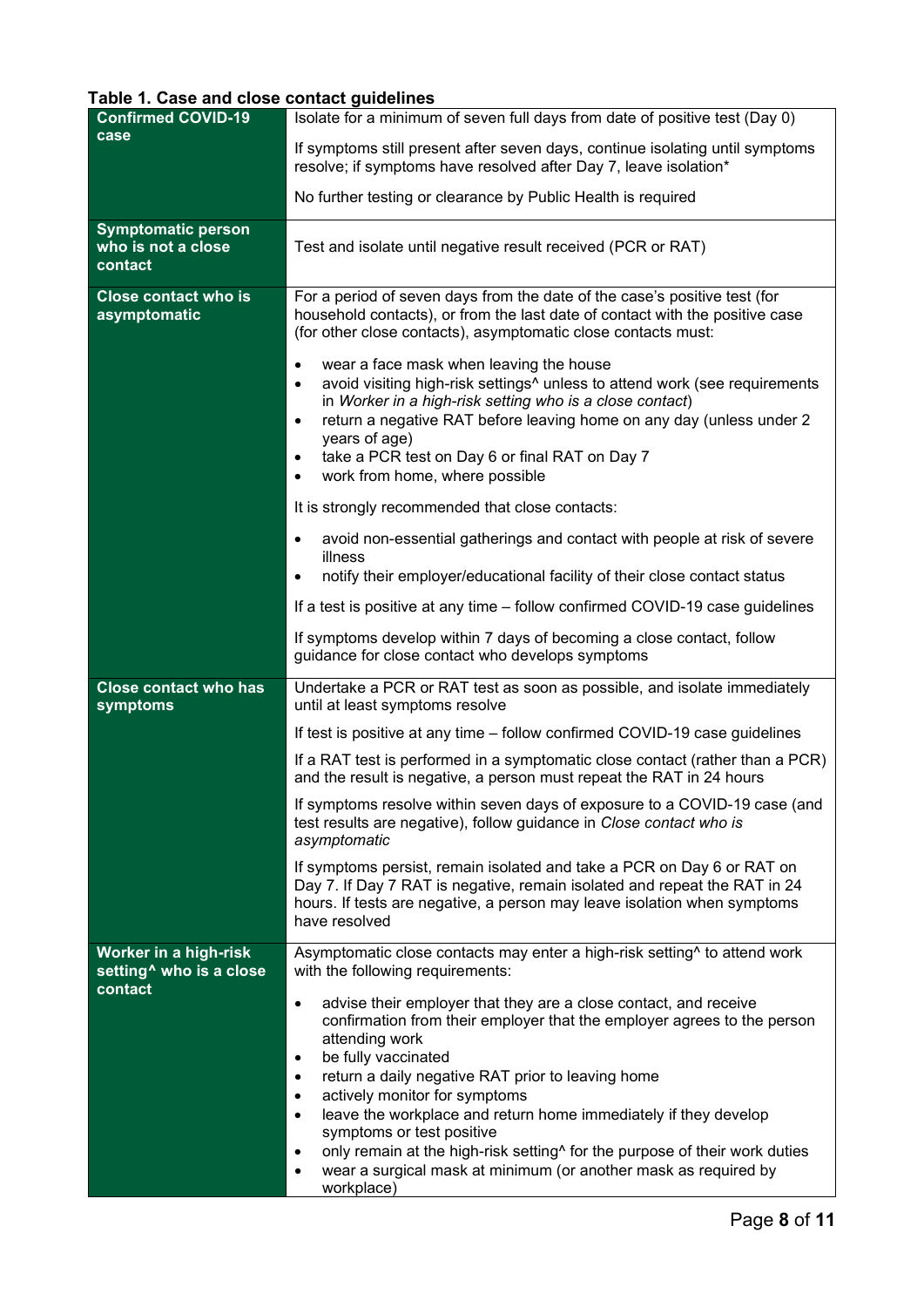- not share break areas with any other person at the high-risk setting^
- use reasonable endeavours to maintain a physical distance of 1.5m from other people in the workplace

\*In addition to the confirmed COVID-19 case guideline for isolation, in some high-risk clinical settings, confirmed cases who are significantly immunocompromised may be requested to meet additional testing criteria, per the [CDNA SoNG for COVID-19.](https://www1.health.gov.au/internet/main/publishing.nsf/Content/cdna-song-novel-coronavirus.htm) Specific guidance for renal dialysis patients is available in [COVID-19 Guidelines for Renal Dialysis.](https://ww2.health.wa.gov.au/%7E/media/Corp/Documents/Health-for/Infectious-disease/COVID19/COVID-19-Guidelines-for-Renal-Dialysis.pdf)

^Aged care facilities, residential care facilities (including disability care and mental health residential facilities), health care settings, and correctional facilities.

## <span id="page-8-0"></span>**5. Test, Trace, Isolate and Quarantine for specific settings**

All specific settings should be aware of industry specific TTIQ guidance available to them and incorporate this guidance into their outbreak response plans. See industry specific resources below.

#### <span id="page-8-1"></span>**5.1 Schools and early childhood education settings**

The Public Health response to schools aims to minimise the rate of transmission whilst maintaining in-person educational opportunities for Western Australian children (Table 2).

| $\overline{\phantom{a}}$ . The model of any conducted including form as $\overline{\phantom{a}}$ . The set of $\overline{\phantom{a}}$ |                                                                                                                                                                                                                                                                                     |  |  |  |
|----------------------------------------------------------------------------------------------------------------------------------------|-------------------------------------------------------------------------------------------------------------------------------------------------------------------------------------------------------------------------------------------------------------------------------------|--|--|--|
| <b>Asymptomatic close contacts</b>                                                                                                     |                                                                                                                                                                                                                                                                                     |  |  |  |
| Close contact is a student                                                                                                             | For a period of seven days after exposure to a COVID-19 case:                                                                                                                                                                                                                       |  |  |  |
|                                                                                                                                        | may attend school and extra-curricular activities<br>$\bullet$<br>must wear a face mask when leaving the house (if $\geq$ 12 years old)<br>$\bullet$<br>must avoid visiting high-risk settings <sup>^</sup><br>٠<br>must undertake daily RAT testing (if ≥2 years old)<br>$\bullet$ |  |  |  |
|                                                                                                                                        | It is strongly recommended that close contacts:                                                                                                                                                                                                                                     |  |  |  |
|                                                                                                                                        | avoid non-essential gatherings and contact with people at risk of<br>$\bullet$<br>severe illness<br>notify their employer/educational facility of their close contact status<br>٠                                                                                                   |  |  |  |
|                                                                                                                                        |                                                                                                                                                                                                                                                                                     |  |  |  |
|                                                                                                                                        | If a test is positive at any time - follow confirmed COVID-19 case<br>guidelines (Table 1)                                                                                                                                                                                          |  |  |  |
|                                                                                                                                        | If symptoms develop within 7 days of becoming a close contact, follow<br>guidance for close contact who has symptoms (Table 1)                                                                                                                                                      |  |  |  |
| Close contact is a staff<br>member                                                                                                     | Manage as close contact who is asymptomatic (Table 1)                                                                                                                                                                                                                               |  |  |  |
| <b>Symptomatic close contacts</b>                                                                                                      |                                                                                                                                                                                                                                                                                     |  |  |  |
| <b>Close contacts who</b>                                                                                                              | Manage as a close contact who has symptoms (Table 1)                                                                                                                                                                                                                                |  |  |  |

**Table 2. TTIQ in school and early childhood (including long day-care) settings**

^Aged care facilities, residential care facilities (including disability care and mental health residential facilities), health care settings, and correctional facilities.

Further guidance is available in [COVID-19 TTIQ Workplace Checklist –](https://ww2.health.wa.gov.au/%7E/media/Corp/Documents/Health-for/Infectious-disease/COVID19/TTIQ/COVID-19-TTIQ-workplace-checklist-schools-and-early-childhood-education-settings.pdf) Schools and Early [Childhood Education Settings.](https://ww2.health.wa.gov.au/%7E/media/Corp/Documents/Health-for/Infectious-disease/COVID19/TTIQ/COVID-19-TTIQ-workplace-checklist-schools-and-early-childhood-education-settings.pdf)

### <span id="page-8-2"></span>**5.2 Healthcare facilities**

**develop symptoms**

Key guidance for healthcare workers is available at [Transition policies and resources for](https://ww2.health.wa.gov.au/Articles/A_E/Coronavirus/COVID19-information-for-health-professionals/Transition-policies-and-resources-for-healthcare-workers)  [healthcare workers \(health.wa.gov.au\),](https://ww2.health.wa.gov.au/Articles/A_E/Coronavirus/COVID19-information-for-health-professionals/Transition-policies-and-resources-for-healthcare-workers) which includes: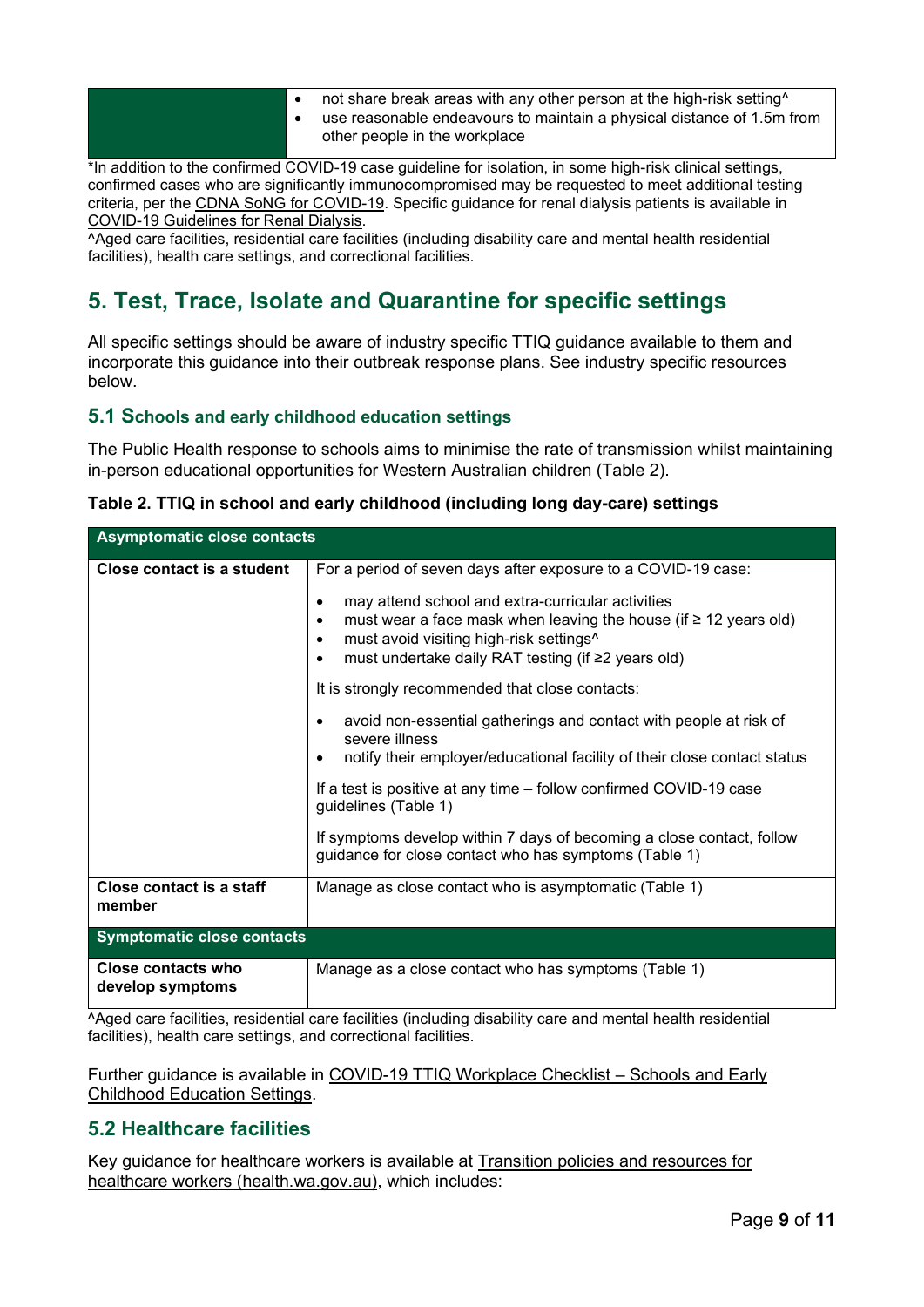- [COVID-19 Framework for System Alert and Response \(SAR\)](https://ww2.health.wa.gov.au/Articles/A_E/Coronavirus/COVID19-Framework-for-System-Alert-and-Response)
- [COVID-19 guidelines for healthcare practices in the community](https://ww2.health.wa.gov.au/%7E/media/Corp/Documents/Health-for/Infectious-disease/COVID19/COVID19-guidelines-for-health-care-practices-in-the-community.pdf)
- [Infection Prevention and Control in Western Australian Healthcare Facilities](https://ww2.health.wa.gov.au/%7E/media/Corp/Documents/Health-for/Infectious-disease/COVID19/COVID19-Infection-Prevention-and-Control-in-Hospitals.pdf)

## <span id="page-9-0"></span>**5.3 Residential aged care facilities**

The Commonwealth will undertake a joint response with the State for an outbreak in a RACF. The Commonwealth may provide case management support, PPE and RAT access, limited clinical response and workforce support as required, and surge testing.

Other key guidance for aged care and community care providers is available at

- [COVID-19 information for aged care and community care providers](https://ww2.health.wa.gov.au/Articles/A_E/Coronavirus/COVID19-information-for-Aged-Care-and-Community-Care-Providers)
- [CDNA national guidelines for the prevention, control and public health management of](https://www.health.gov.au/resources/publications/cdna-national-guidelines-for-the-prevention-control-and-public-health-management-of-covid-19-outbreaks-in-residential-care-facilities-in-australia)  [COVID-19 outbreaks in residential care facilities in Australia](https://www.health.gov.au/resources/publications/cdna-national-guidelines-for-the-prevention-control-and-public-health-management-of-covid-19-outbreaks-in-residential-care-facilities-in-australia)
- [Outbreak management planning in aged care](https://www.agedcarequality.gov.au/resources/outbreak-management-planning-aged-care)
- First 24 hours [managing COVID-19 in a residential aged care facility](https://www.health.gov.au/resources/publications/first-24-hours-managing-covid-19-in-a-residential-aged-care-facility)
- [Managing a COVID-19 outbreak in residential aged care](https://www.health.gov.au/node/18602/managing-a-covid-19-outbreak-in-residential-aged-care)

#### <span id="page-9-1"></span>**5.4 Remote Aboriginal communities**

Remote Aboriginal Community Local Pandemic Plans, related WA Country Health Service (WACHS) or Aboriginal Community Controlled Health Service (ACCHS) Plans should be enacted in response to an outbreak. The WA Country Health Service's Regional Emergency Operations Centre (REOC) will monitor outbreak situations, including accommodation needs, and escalate if needed for State-level support. Support for road and air transport and evacuation will be provided by the SHICC when regional capacity is exceeded. The Commonwealth's Indigenous Operation Team should be informed of an outbreak in this setting. Important additional resources include:

- [CDNA national guidance for remote Aboriginal](https://www.health.gov.au/resources/publications/cdna-national-guidance-for-remote-aboriginal-and-torres-strait-islander-communities-for-covid-19) and Torres Strait Islander communities for [COVID-19](https://www.health.gov.au/resources/publications/cdna-national-guidance-for-remote-aboriginal-and-torres-strait-islander-communities-for-covid-19)
- [COVID-19 Health guidance for remote Aboriginal communities of Western Australia.](https://ww2.health.wa.gov.au/-/media/Files/Corporate/general-documents/Infectious-diseases/PDF/Coronavirus/COVID-19-WA-guidance-for-remote-Aboriginal-communities.pdf)
- [The National Indigenous Australian Agency](https://www.niaa.gov.au/) (WA offices to support as appropriate)
- [COVID-19 Aboriginal Community Communications Package](https://ww2.health.wa.gov.au/%7E/media/Corp/Documents/Health-for/Infectious-disease/COVID19/COVID19-Remote-Aboriginal-Communities-Outbreak-Communications-Package.pdf)

### <span id="page-9-2"></span>**5.5 Congregate living (including mental health and disability hostels)**

The Commonwealth may provide some additional support for disability hostels through the National Disability Insurance Scheme (NDIS), for example with PPE and testing access.

- [COVID-19 TTIQ Workplace Checklist Congregate Living Facilities](https://ww2.health.wa.gov.au/%7E/media/Corp/Documents/Health-for/Infectious-disease/COVID19/Industry-Checklist/20220304---TTIQ-Workplace-Checklist-Congregate-Living-Facilities---V1---Public-Information-Cell.pdf)
- Congregate living and large [households](https://ww2.health.wa.gov.au/%7E/media/Corp/Documents/Health-for/Infectious-disease/COVID19/Congregate-living-and-large-households-Safe-isolation-for-cases-and-close-contacts.pdf) safe isolation for cases and close contacts (health.wa.gov.au)

#### <span id="page-9-3"></span>**5.6 Other settings**

Important resources include:

- [COVID-19 TTIQ Workplace Checklist Industrial Facilities](https://ww2.health.wa.gov.au/%7E/media/Corp/Documents/Health-for/Infectious-disease/COVID19/Industry-Checklist/20220304---TTIQ-Workplace-Checklist-Industrial-Facilities---V1----Public-Information.pdf)
- [COVID-19 TTIQ Workplace Checklist Mining and Offshore Facilities](https://ww2.health.wa.gov.au/%7E/media/Corp/Documents/Health-for/Infectious-disease/COVID19/Industry-Checklist/20220304---TTIQ-Workplace-Checklist-Mining-and-Offshore-Facilities---Public-Information-Cell.pdf)
- [COVID-19 TTIQ Workplace Checklist Secure Facilities](https://ww2.health.wa.gov.au/%7E/media/Corp/Documents/Health-for/Infectious-disease/COVID19/Industry-Checklist/20220304---TTIQ-Workplace-Checklist-Secure-Facilities---V1---Public-Information-Cell.pdf)
- [COVID-19 TTIQ Workplace Checklist Abattoirs and Meat Processing Facilities](https://ww2.health.wa.gov.au/%7E/media/Corp/Documents/Health-for/Infectious-disease/COVID19/TTIQ/COVID19-Response-checklist-Abbatoirs.pdf)

## <span id="page-9-4"></span>**6. How to escalate when assistance required**

Check the available online resources available at *[HealthyWA](https://www.healthywa.wa.gov.au/)* and [DPC websites.](https://www.wa.gov.au/organisation/department-of-the-premier-and-cabinet) Note that monitoring of the online resources is strongly recommended as the provided advice is subject to change based on the evolving situation and contexts.